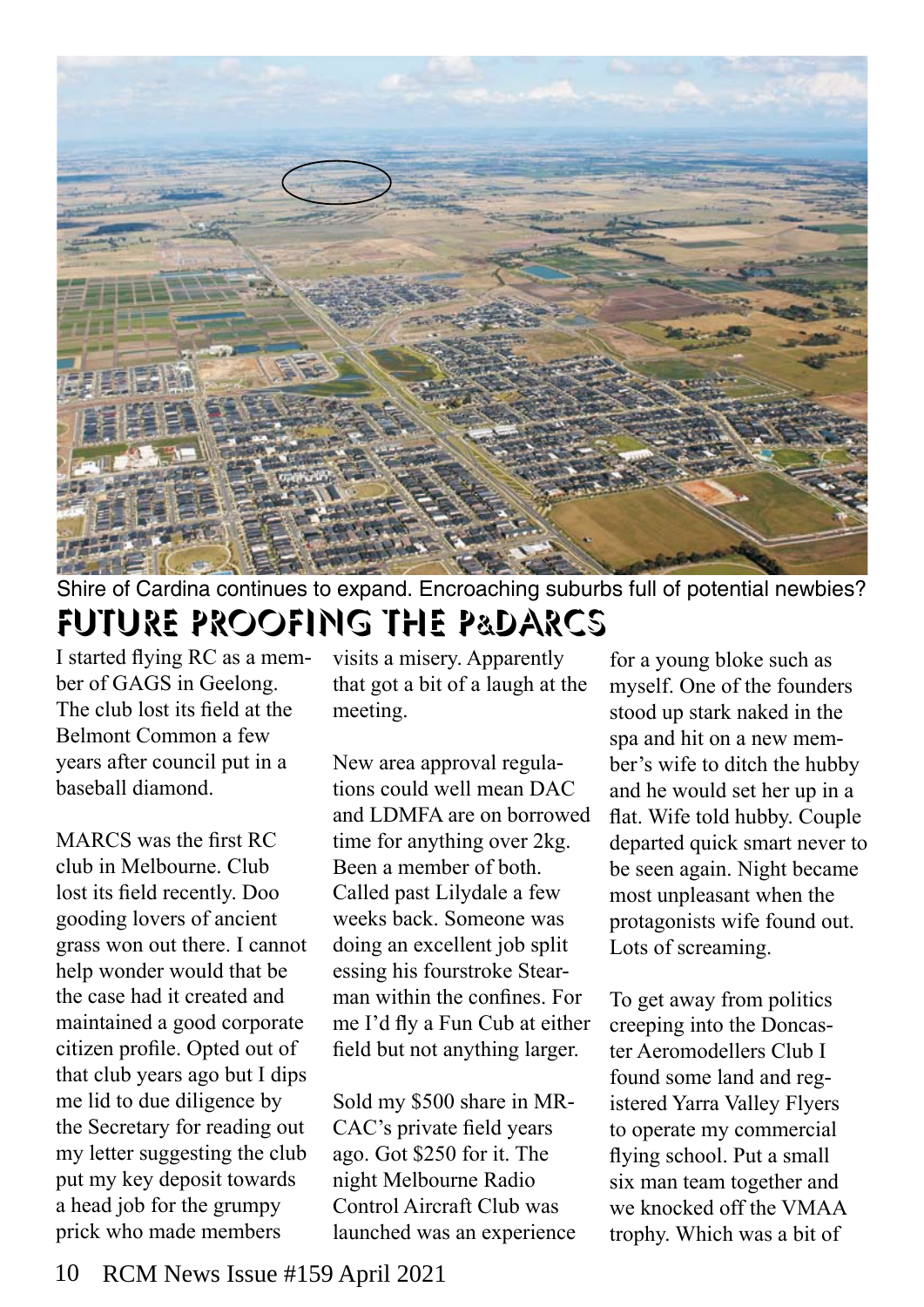

If we have to remain within our boundaries should we sell now and move?

fun. Membership fees from a dozen blokes covered the rent. My business paid for the mowing. Which was usually done Thursday or Friday. Nice short grass for the chaps to enjoy at the weekend. Dad threw eleven grand at an event. Laser grading the field for the Yarra Valley Air Races cost a thousand etc etc. Man was that an eye opening experience in petty politics from the hobby trade. With a few traditional pylon people telling us what we were doing wrong as well.

Today I am a member of three clubs. The NSW club I affiliate through flies off a turf farm. Its constitution allows for only ten members. Rather handy for keeping the Old Fokkers from ruining it.

Which is what happened to the Large Scale Racing Club. The constitution didn't allow for proxy votes. My dream of building a national air racing circuit stalled yet again.

A couple of years ago I joined Northern Flying Group. Host club for a VMAA 100 acre State Field is an easy sixty km drive from home. Excellent club great facilities overseen by a progressive committee. The new CASA requirement to have overfly rights in writing as part of Area Approvals won't affect NFG. I can continue to fly my 10 kg 250 kph models within the boundaries and punch up to 1000 feet. Not so sure about P&DARCS. Which is near Dad's place some eighty km South East from home. I

own a parcel of shares in the Co-Operative which leases the land to the club.

I was behind the jump at Fliteline Models when that venture started and high profile visionary people like my father were approached to use his name to promote purchasing shares in aeromodelling's future. A very interesting read on the website of the club's history by Monty Tyrell has a rather poigniant point.

"**Unfortunately the early birds sometimes feel it has been taken for granted by some".** The speech by Monty Tyrrell's son at the 2021 Monty Event was spot on. **"It remains a credit to all concerned who have steered DARCS through to the present day".**

RCM News Issue #159 April 2021 11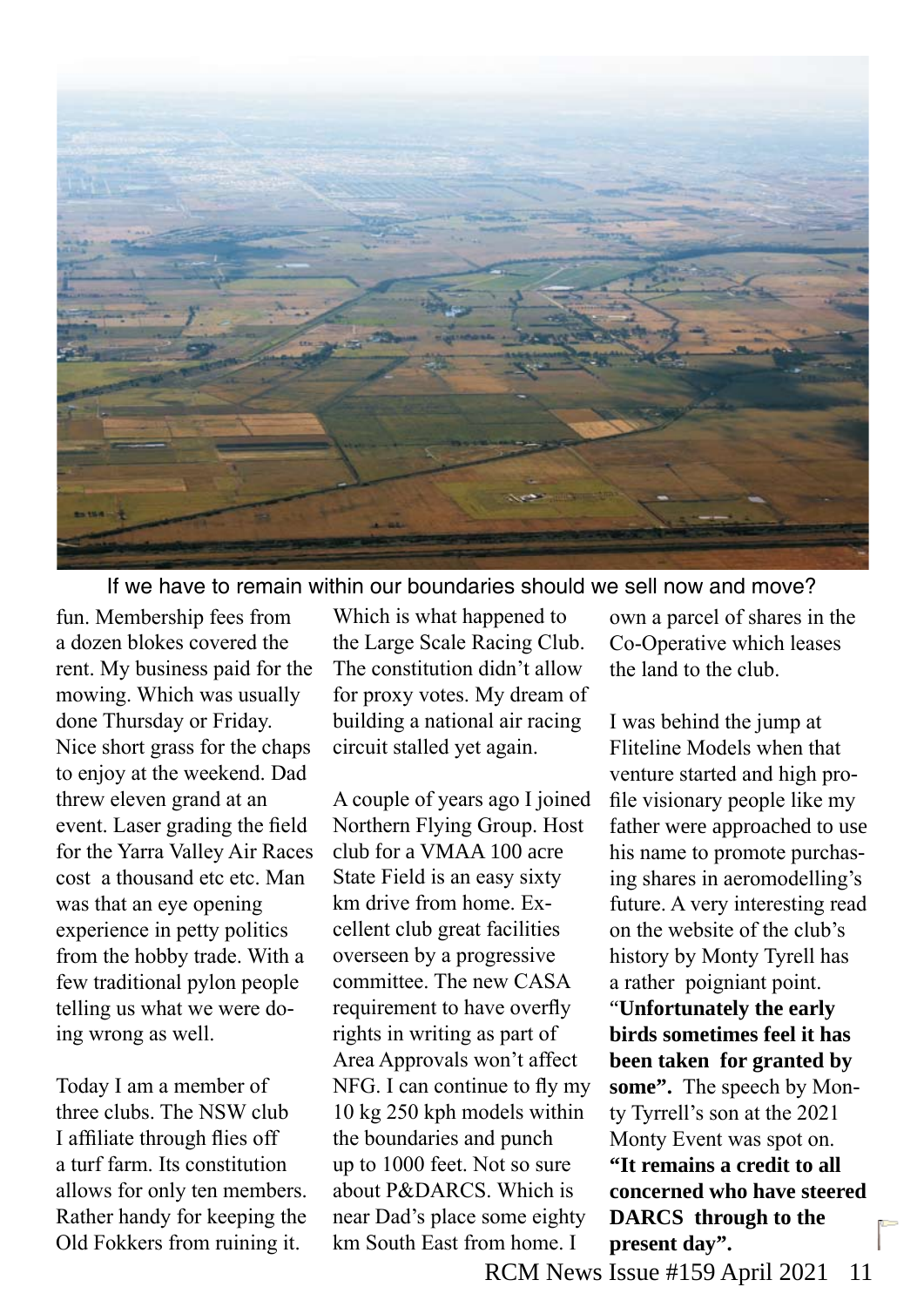

Landcare's Gary Tatti with son Mark. Gary built the Thunderdome for Bob Jane, runways at Lilydale Airport and fixed the same problem the Cardinia Dog Club had on the same soil as ours. Club would get change from the twenty five grand needed to laser grade and redo all three runways with the correct topsoil to cope sitting atop the clay. Gary quit the P&DARCS years ago after his ducted fan Spectre was damaged when the nose disappeared into one of the huge cracks

In order to survive for the next generation to enjoy this is what I think the club needs to consider.

If I was Club President setting about to change what appears "**We are the greatest therefore and people will come attitude**" that has crept in. The way the sensible idea for an access gate for older people to retrieve models from out landings was treated is indicative of that. Lack of big events is another. I've had many conversations of that ilk with the late Tony Farnan and others in the hobby trade over wasted opportunities. Having pride in your club is important but when people espouse

this being the best club in the country I cringe. It has the potential to be the best club although that depends why you go there. For me it has always been about the flying and the heart and soul of any club are its runways.

Rather than put our hand out to MAAA VMAA for dosh to fix the runways we could



Check out the grass at Dogs Victoria on the Frankston Dandenong Road



Club lost the plot on this one. Model recovery gate idea tharwted by pettiness. This has duty of care problems written all over it. What about the East and West strips?

12 RCM News Issue #159 April 2021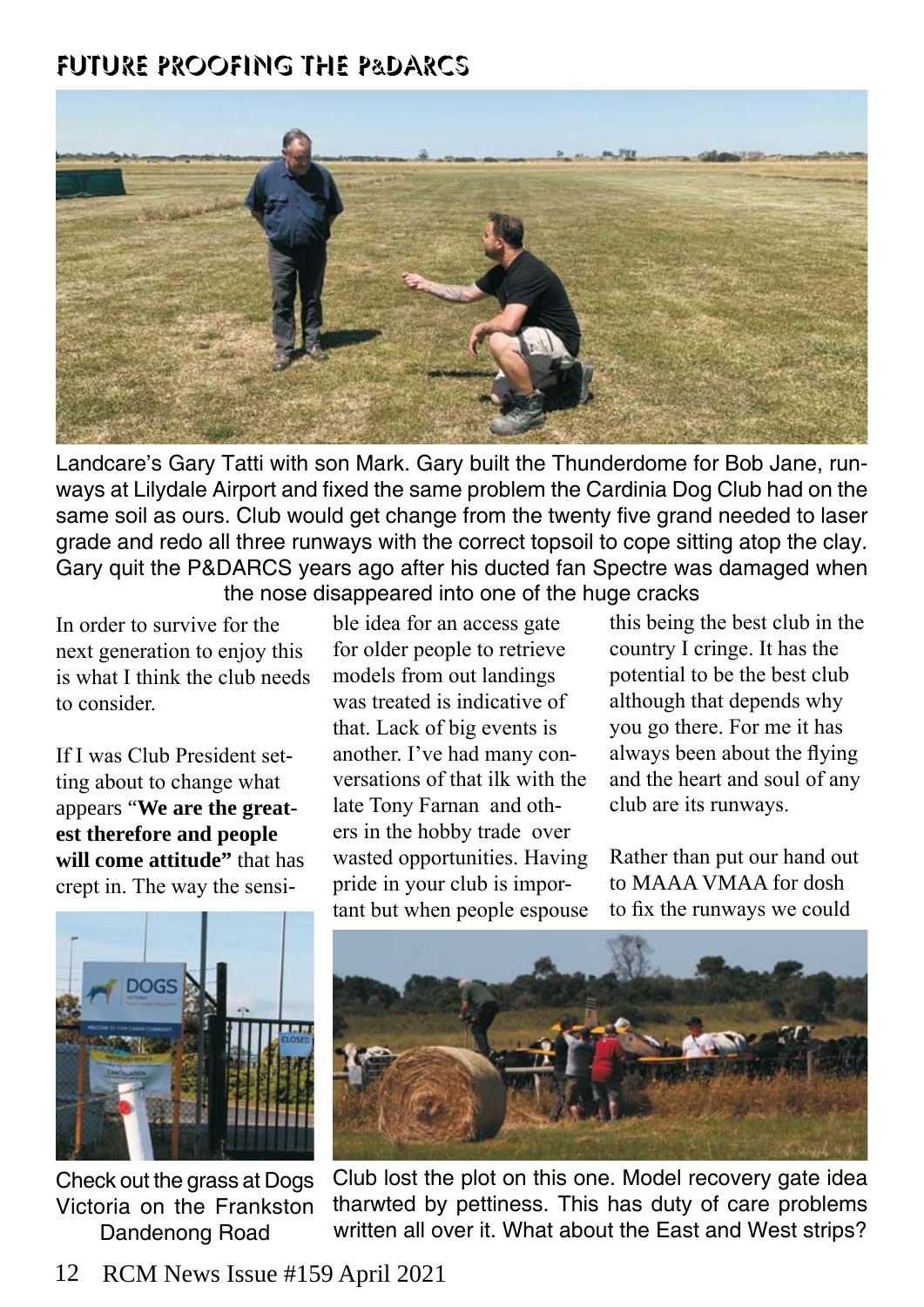

Mud is an occasional hazard but we could get rid of the bumps



Heavy models like Mark Tatti's twin turbine 30 kg Sukhoi SU 30 need smooth runways



Six times FAI F3d World Champion Chis Callow gets to fly of this turf

go back to what made a great club in the first place. Conduct events to raise money and the club's local profile at the same time.

Two big events per year could pay for new runways. A target of twenty grand nett profit per event is quite easily achievable. The Festival of Speed idea poo pooed by committee would shit that in. Transforming either the Monty Tyrrell or the Scratch built and Kit Rally into a big three day event along the lines of the South Pacific Scale Masters would work too. Publicising the fact their entry fee money would be channelled back into the fixing the grass strips might go some way to encouraging those who will no longer risk their expensive craft here. A single day event will not attract intra state and interstate modellers.

Stumping up a healthy \$10 dollar per person or \$20 per car gate fee then boring the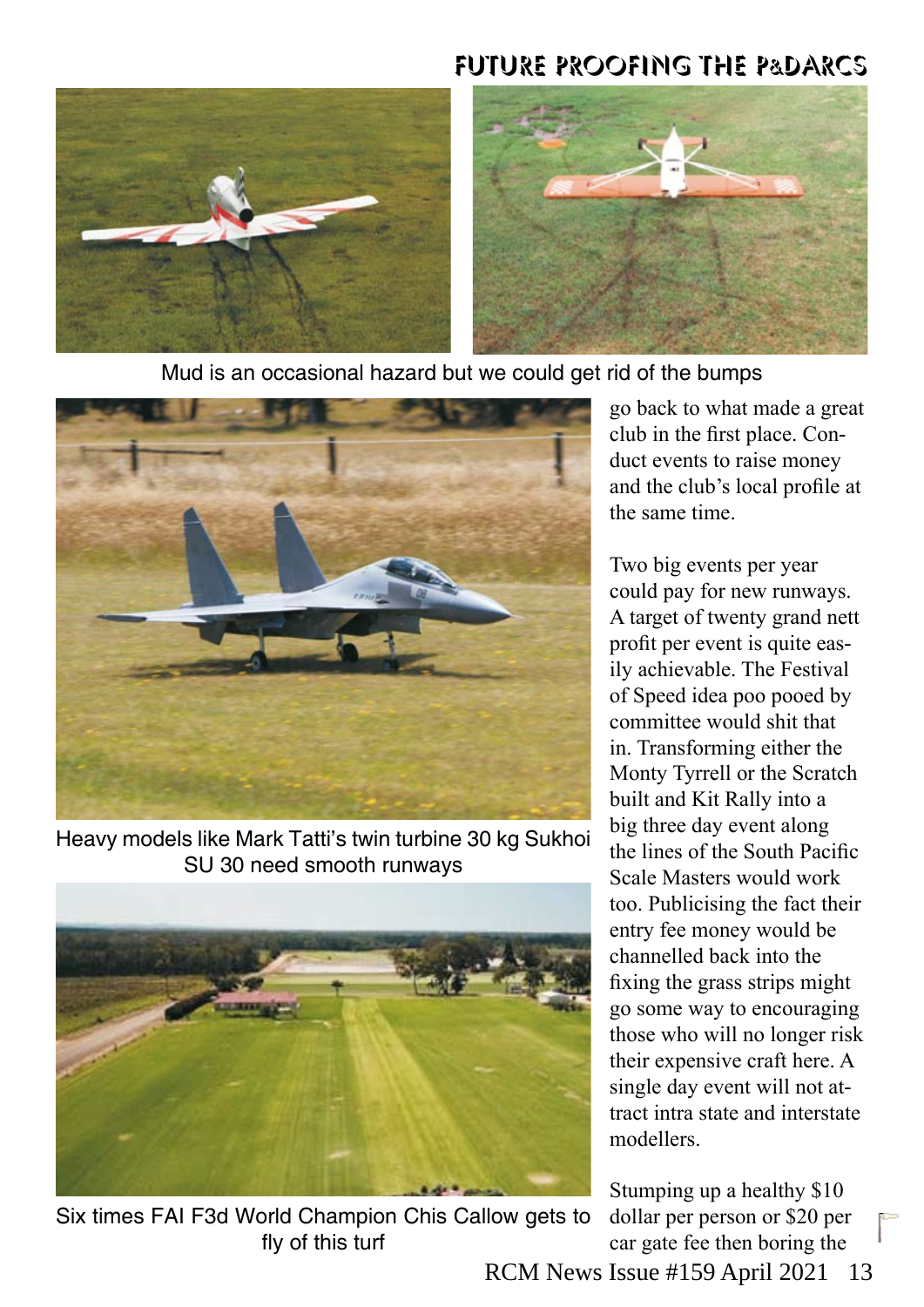

Access road smoother than the runways

crap out of spectators making them watch a bunch of old geezers doing left hand circuits with a Piper Cub won't work. They won't come back. Not so if they are entertained and the answer to that is right there in that Monty Tyrell history piece on the website. Ron Blaskett's fee for the Dutton Airshows at Caulfield Racecourse 1999 and Sandown 2000 worth every cent. Ditto for Dave Cahill at recent Sandowns. Having someone providing techno info is great but you need someone trained in the art of speaking to the general public.

The other part of conducting airshows is to attract new members. The promo video is good but what about the really important part? Signing up new members. Essentially this is a sales process and our retail point of sale material is sadly lacking. What is on currently on offer is not worth handing over. Out of date and boring.

An information centre where a beginner could read through or grab a brochure without seeking out a club "sales person" would work a treat. Seeing someone standing there gives the opportunity for the more enlightened members to wander over for a chat. Better than an old Fokker who doesn't want change scaring them away. A ready box for beginners to let instructors know they are wanting to be taken up is badly needed.

There are two really big changes looming in our next CASA Area Approval. The devil is in the detail. If I was President of MAAA or VMAA it would be encumbent on me to base capital grant applications towards fixing PDARCS runways on its next application for



#### A professional announcer is vital

Area Approval. A Sydney based club has been working through the overfly rights requirement and has to shift its flight paths. I have no idea what the club boundaries are. What if we had to realign our strips to tack the levi bank to operate large fast heavy aircraft?

Not a problem as we have the land but flying looking into the afternoon sun will certainly affect the ability to sell more shares. That's a hard \$1400 sale to make. Even if we offered a bitumen or concrete runway. It seems hard enough now to sell a share. Not helped if high profile people don't buy one. Most people are taking up the pay as you go offer. I would not commit any major club expenditure until the issue of our boundaries is resolved.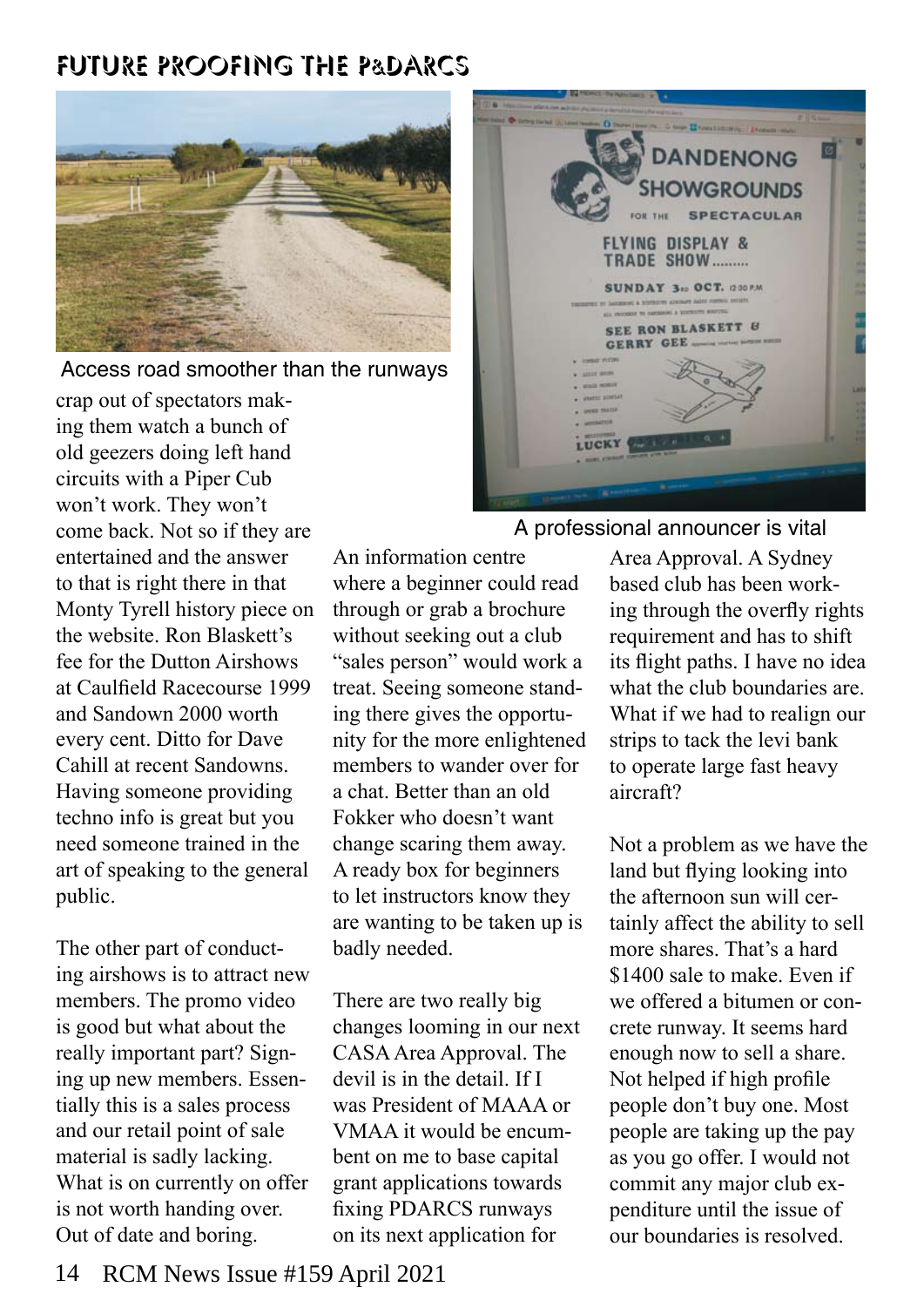

Space on this vacant wall should have information pertinent to getting into the hobby. Upon spotting a potential new member reading our Silent Salesman the more enlightened member can wander over for a chat and introduce them to the club. I would print up a simple two sided colour brochure in the form of a Boarding Pass with the basics of a trainer package with approximate costs, including joining



Two subtle changes to the Nth Sth strip could increase Sub 2kg operations and free up the main runway for competitors to practice at certain times, thus reducing the grumbling

The other lurker in Area Approvals is Ceiling Height. Busting the Ceiling Height is looking likely modellers could be subject to STRICT LIABILITY. This is where one has to prove one's innocence. Not innocent until proved guilty it's the other way around. As



Make them feel part of the action by signing them into the visitors book. Prospects could then be taken to this "Hangar" where a basic trainer combo is on display. A ready box for beginners to let instructors know they are ready to be taken up is a good idea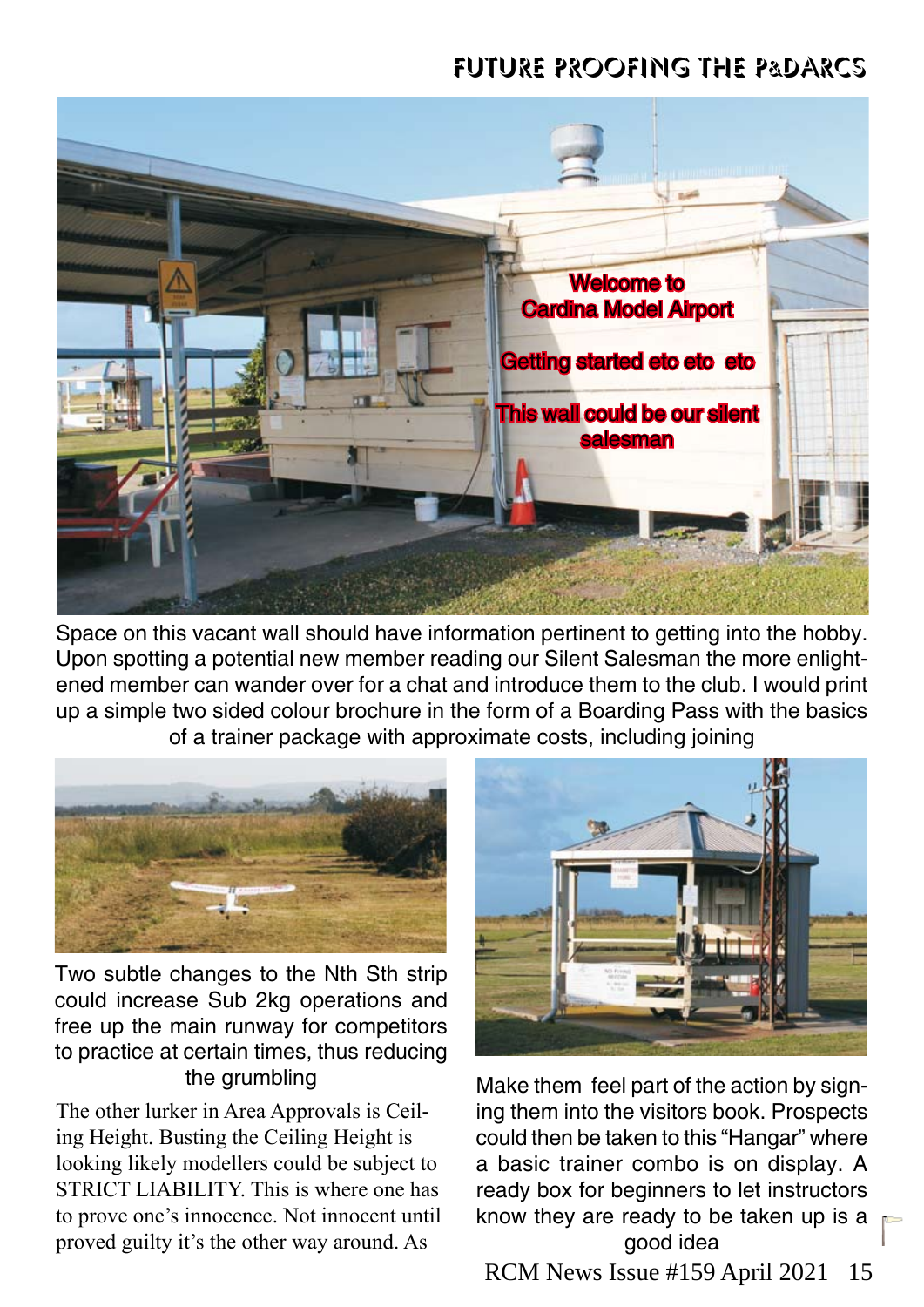

Windsock and structure moved north would be good. Metal fence at a radio control aircraft club? Time saved on maintenance often lost to dealing with nuff nuff theories

Club President I would be encouraging members who fly above four hundred feet to start fitting altitude sensors right now. An opportunity for F3a and Scale Aero chaps to lead by example and put back in at the same time.

Setting the Altitude Alarm in my RCM News Racing Cassutt to one hundred feet below the Ceiling Height is my defence if having to explain to a Magistrate what measures I took to prevent that occurrence. Ditto if I was to appear as President representing the club.

The other change would be to encourage commercial instruction. Our club has

a few young people worth encouraging them to take up the load of teaching beginners. Which could fund their hobby. It's a win win. Establishing a Beginners Ready Box might encourage some of the others who themselves once benefited from being taught to fly . One flight for me, one flight for a beginner

would go a long way to taking up the slack.

"I put the young man's shoulder to the wheel" is a line in a cool Ross Wilson country style song. Strikes a chord. Ha! When the push to purchase this flying field was on much of the work was by done people still working.



Excellent grass strips at Charles Kingsford Smith field at Pittown Sydney. Only a 400 foot ceiling nevertheless a fantastic place to fly. Due to a neighbour denying overfly rights the club is realigning its runways

#### Radio Control Model News is published by: Stephen Green

Recommended and maximum cover price \$15.00. All material and advertisements published in Radio Control Model News is<br>copyright reserved and cannot be reproduced in any media without the written permission of the publisher.

The information and comments contained in this magazine are given in good faith as honest opinion and the comment by the publishing editor does not refer to any specific individual or organization. It is not intended to give offence and should not be relied upon by any person without first seeking further information from a professional source. Any comment deemed offensive should be brought immediately to the attention of the publisher at RCM News so that the offending material may be satisfactorily explained or appropriately amended.

Advertising: It is the responsibility for all advertisers to ensure their advertisements comply with the Trade Practices Act and the terms and conditions of the publisher. The publishers can not be held liable for any errors or omissions in advertisements. Sub-<br>mission of any advertising material for publication in this magazine does not guarantee publi reserves the right to say, determine, accept, and/or require modifications to any submission advertising material prior to any publication being allowed.